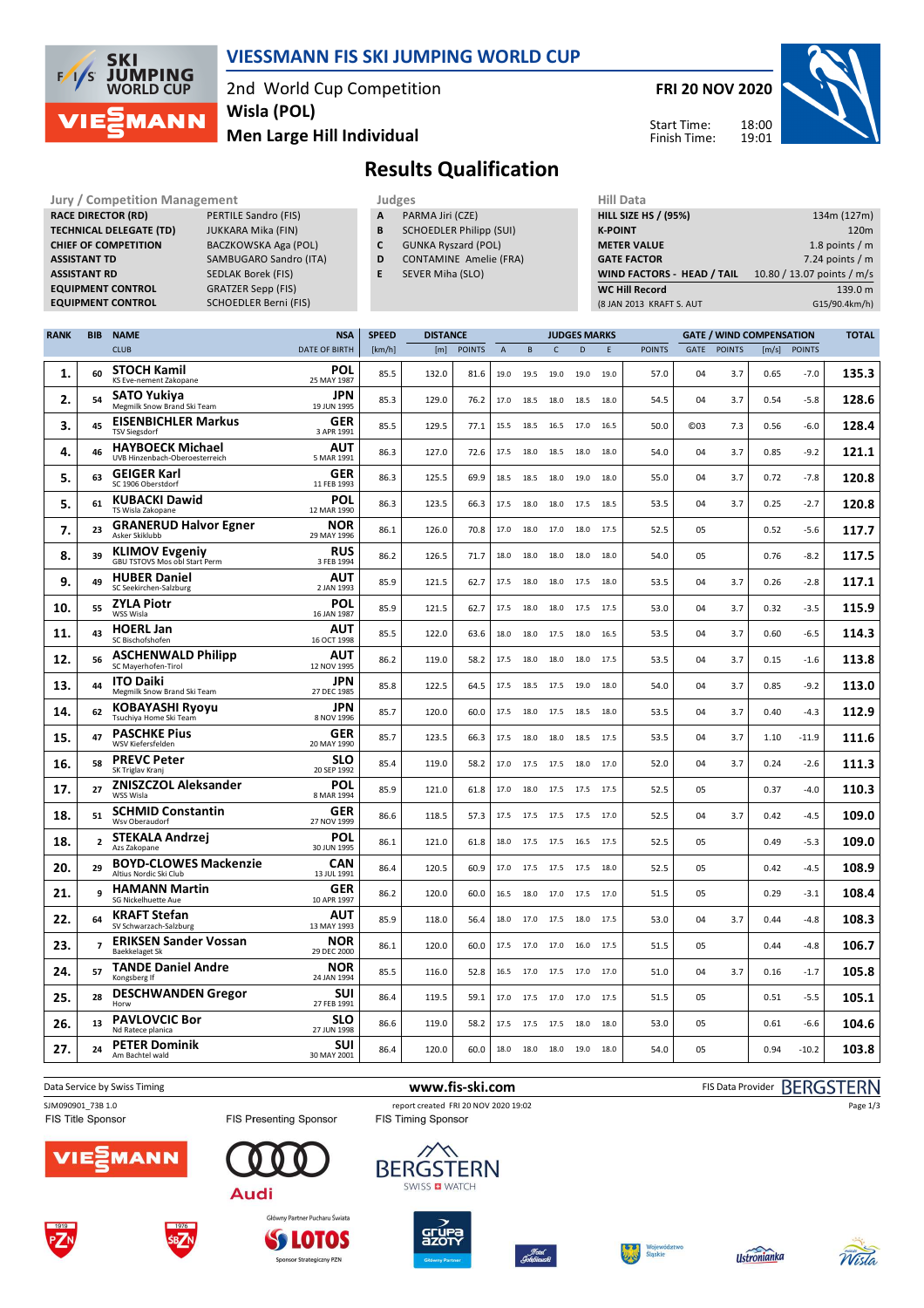

**SKI<br>JUMPING<br>WORLD CUP**  $F/1/S$ **MANN** 

2nd World Cup Competition **Men Large Hill Individual Wisla (POL)**

**FRI 20 NOV 2020**

Start Time: Finish Time:



# **Results Qualification**

| <b>RANK</b>          | <b>BIB</b> | <b>NAME</b>                                                                        | <b>NSA</b>                | <b>SPEED</b> | <b>DISTANCE</b> |               |      |      |                | <b>JUDGES MARKS</b>              |      | <b>GATE / WIND COMPENSATION</b> |      |               |         |               | <b>TOTAL</b> |
|----------------------|------------|------------------------------------------------------------------------------------|---------------------------|--------------|-----------------|---------------|------|------|----------------|----------------------------------|------|---------------------------------|------|---------------|---------|---------------|--------------|
|                      |            | <b>CLUB</b>                                                                        | <b>DATE OF BIRTH</b>      | [km/h]       | [m]             | <b>POINTS</b> | A    | B    | c              | D                                | E    | <b>POINTS</b>                   | GATE | <b>POINTS</b> | [m/s]   | <b>POINTS</b> |              |
| 28.                  | 22         | <b>MURANKA Klemens</b><br>TS Wisla Zakopane                                        | POL<br>31 AUG 1994        | 86.0         | 115.0           | 51.0          | 17.0 | 17.5 | 17.0           | 17.0                             | 17.5 | 51.5                            | 05   |               | $-0.08$ | 1.0           | 103.5        |
| 29.                  | 48         | <b>SCHLIERENZAUER Gregor</b><br>SV Innsbruck-Bergisel-Tirol                        | AUT<br>7 JAN 1990         | 86.3         | 115.0           | 51.0          | 17.0 | 17.0 | 17.0           | 17.0 17.0                        |      | 51.0                            | 04   | 3.7           | 0.22    | $-2.4$        | 103.3        |
| 30.                  | 52         | <b>LANISEK Anze</b><br><b>Ssk Menges</b>                                           | SLO<br>20 APR 1996        | 85.8         | 113.5           | 48.3          | 17.0 | 17.0 | 17.0           | 17.5                             | 17.5 | 51.5                            | 04   | 3.7           | 0.03    | $-0.3$        | 103.2        |
| 30.                  | 50         | <b>JOHANSSON Robert</b><br>Soere Aal IL                                            | <b>NOR</b><br>23 MAR 1990 | 85.7         | 115.5           | 51.9          | 17.0 | 17.0 | 17.5           | 17.5                             | 17.0 | 51.5                            | 04   | 3.7           | 0.36    | $-3.9$        | 103.2        |
| 32.                  | 20         | <b>BARTOL Tilen</b><br>SSK Sam Ihan                                                | <b>SLO</b><br>17 APR 1997 | 86.4         | 116.5           | 53.7          | 17.0 | 17.5 | 17.0           | 17.0                             | 17.5 | 51.5                            | 05   |               | 0.20    | $-2.2$        | 103.0        |
| 33.                  | 3          | <b>WASEK Pawel</b><br>WSS Wisla                                                    | POL<br>2 JUN 1999         | 86.0         | 115.0           | 51.0          | 17.0 | 16.5 | 16.5           | 16.5                             | 17.0 | 50.0                            | 05   |               | $-0.10$ | 1.3           | 102.3        |
| 34.                  | 42         | <b>JELAR Ziga</b><br>Sk Triglav kranj                                              | <b>SLO</b><br>22 OCT 1997 | 85.3         | 116.0           | 52.8          | 17.5 | 17.5 | 17.5           | 18.0                             | 17.5 | 52.5                            | 05   |               | 0.37    | $-4.0$        | 101.3        |
| 35.                  | 35         | <b>WOLNY Jakub</b><br>LKS Klimczok Bystra                                          | POL<br>15 MAY 1995        | 85.6         | 118.5           | 57.3          | 17.5 | 16.0 | 17.5           | 17.5                             | 17.0 | 52.0                            | 05   |               | 0.79    | $-8.5$        | 100.8        |
| 36.                  | 25         | <b>AIGRO Artti</b><br>Pohjakotkas                                                  | <b>EST</b><br>29 AUG 1999 | 85.4         | 118.0           | 56.4          | 16.5 | 17.5 | 17.5           | 18.0                             | 16.5 | 51.5                            | 05   |               | 0.72    | $-7.8$        | 100.1        |
| 37.                  | 19         | <b>FREUND Severin</b><br>WSV DJK Rastbuechl                                        | GER<br>11 MAY 1988        | 86.7         | 115.0           | 51.0          | 17.0 | 17.0 | 17.0           | 16.5                             | 17.0 | 51.0                            | 05   |               | 0.41    | $-4.4$        | 97.6         |
| 38.                  | 14         | <b>WELLINGER Andreas</b><br>Sc Ruhpolding                                          | GER<br>28 AUG 1995        | 86.7         | 116.0           | 52.8          | 17.0 | 17.0 | 16.5           | 17.0                             | 16.5 | 50.5                            | 05   |               | 0.56    | $-6.0$        | 97.3         |
| 39.                  | 59         | <b>LINDVIK Marius</b><br>Raelingen Skiklubb                                        | NOR<br>27 JUN 1998        | 85.8         | 113.5           | 48.3          | 16.5 | 17.5 | 17.0           | 18.0                             | 17.0 | 51.5                            | 04   | 3.7           | 0.62    | -6.7          | 96.8         |
| 39.                  | 53         | <b>ZAJC Timi</b><br>SSK Ljubno BTC                                                 | <b>SLO</b><br>26 APR 2000 | 85.4         | 111.5           | 44.7          | 17.0 | 17.0 | 17.0           | 17.0                             | 17.5 | 51.0                            | 04   | 3.7           | 0.24    | $-2.6$        | 96.8         |
| 41.                  | 21         | <b>TROFIMOV Roman Sergeevich</b><br>Sdushor CSP N. Novgorod                        | <b>RUS</b><br>19 NOV 1989 | 86.0         | 109.5           | 41.1          | 17.0 | 16.5 | 16.5           | 17.5                             | 17.5 | 51.0                            | 05   |               | -0.33   | 4.3           | 96.4         |
| 42.                  | 34         | ZOGRAFSKI Vladimir<br><b>NSA</b>                                                   | <b>BUL</b><br>14 JUL 1993 | 85.1         | 115.5           | 51.9          | 17.0 | 17.0 | 16.5           | 17.0                             | 17.0 | 51.0                            | 05   |               | 0.63    | $-6.8$        | 96.1         |
| 43.                  | 40         | <b>KOBAYASHI Junshiro</b><br>Megmilk Snow Brand Ski Team                           | JPN<br>11 JUN 1991        | 86.0         | 116.5           | 53.7          | 17.0 | 17.5 | 17.0           | 18.0                             | 17.0 | 51.5                            | 05   |               | 0.91    | $-9.8$        | 95.4         |
| 44.                  | 30         | <b>HULA Stefan</b><br>KS Eve-nement Zakopane                                       | <b>POL</b><br>29 SEP 1986 | 85.8         | 111.5           | 44.7          | 16.5 | 17.0 | 17.0           | 17.5                             | 17.0 | 51.0                            | 05   |               | 0.06    | $-0.6$        | 95.1         |
| 45.                  | 4          | <b>PILCH Tomasz</b><br>WSS Wisla                                                   | POL<br>20 OCT 2000        | 85.7         | 112.5           | 46.5          | 16.5 | 16.5 | 16.5           | 16.0                             | 17.0 | 49.5                            | 05   |               | 0.25    | $-2.7$        | 93.3         |
| 46.                  | 41         | <b>PEDERSEN Robin</b><br>Stalkameratene II                                         | <b>NOR</b><br>31 AUG 1996 | 85.8         | 114.0           | 49.2          | 16.5 | 16.0 | 17.0           | 17.5                             | 17.0 | 50.5                            | 05   |               | 0.69    | $-7.5$        | 92.2         |
| 47.                  | 31         | <b>HAARE Anders</b><br>Vikersund IF                                                | <b>NOR</b><br>7 DEC 1999  | 86.3         | 113.0           | 47.4          | 16.0 | 16.5 | 17.0           | 17.0                             | 16.5 | 50.0                            | 05   |               | 0.50    | $-5.4$        | 92.0         |
| 48.                  | 38         | <b>SATO Keiichi</b><br>Megmilk Snow Brand Ski Team                                 | JPN<br>27 JUL 1997        | 85.5         | 113.5           | 48.3          | 17.5 | 17.5 | 16.5           | 17.5                             | 17.0 | 52.0                            | 05   |               | 0.80    | $-8.6$        | 91.7         |
| 49.                  | 17         | <b>SOUKUP Matthew</b><br>Altius Nordic Ski Club                                    | CAN<br>31 AUG 1997        | 86.2         | 110.0           | 42.0          | 16.5 | 17.0 | 16.5           | 17.5                             | 17.0 | 50.5                            | 05   |               | 0.13    | $-1.4$        | 91.1         |
| 50.                  | 33         | <b>KOT Maciej</b><br>AZS Zakopane                                                  | POL<br>9 JUN 1991         | 85.8         | 111.5           | 44.7          | 16.5 | 17.0 | 17.0           | 17.5                             | 17.0 | 51.0                            | 05   |               | 0.45    | $-4.9$        | 90.8         |
| <b>Not Qualified</b> |            |                                                                                    |                           |              |                 |               |      |      |                |                                  |      |                                 |      |               |         |               |              |
| 51.                  | 36         | <b>SEMENIC Anze</b>                                                                | <b>SLO</b><br>1 AUG 1993  | 86.4         | 113.0           | 47.4          | 16.0 |      | 15.0 16.0 16.0 |                                  | 16.5 | 48.0                            | 05   |               | 0.45    | $-4.9$        | 90.5         |
| 52.                  | 32         | <b>NSK TRZIC FMG</b><br><b>NAKAMURA Naoki</b><br>Tokai University Sapporo Ski Club | JPN<br>19 SEP 1996        | 85.3         | 113.0           | 47.4          |      |      |                | 16.5   16.0   16.0   16.5   16.5 |      | 49.0                            | 05   |               | 0.72    | $-7.8$        | 88.6         |
| 53.                  | 26         | <b>POLASEK Viktor</b><br>Nove Mesto-Dukla                                          | <b>CZE</b><br>18 JUL 1997 | 86.0         | 109.5           | 41.1          |      |      |                | 17.0  16.0  16.5  17.0  16.5     |      | 50.0                            | 05   |               | 0.24    | $-2.6$        | 88.5         |
| 54.                  | 6          | <b>KALINICHENKO Vitaliy</b><br>ShVSM of Ivano-Frankivsk                            | <b>UKR</b><br>9 AUG 1993  | 85.3         | 112.5           | 46.5          |      |      |                | 16.5 17.0 16.0 16.5 15.5         |      | 49.0                            | 05   |               | 0.72    | $-7.8$        | 87.7         |
| 55.                  | 8          | <b>MANKOV Ilya</b><br>Sdushor Nizhniy Tagil                                        | <b>RUS</b><br>17 MAR 2003 | 85.8         | 110.0           | 42.0          |      |      |                | 16.5 14.5 15.5 15.5 16.0         |      | 47.0                            | 05   |               | 0.26    | $-2.8$        | 86.2         |
| 56.                  | 37         | <b>AMMANN Simon</b><br>SSC Toggenburg                                              | <b>SUI</b><br>25 JUN 1981 | 86.2         | 110.0           | 42.0          |      |      |                | 16.5 17.0 17.0 18.0 17.0         |      | 51.0                            | 05   |               | 0.76    | $-8.2$        | 84.8         |
| 57.                  | 10         | <b>KOZISEK Cestmir</b><br>LSK Lomnice nad Popelkou-DUKLA                           | <b>CZE</b><br>9 NOV 1991  | 85.8         | 104.0           | 31.2          | 15.5 |      |                | 15.5 15.5 15.5 15.5              |      | 46.5                            | 05   |               | 0.20    | $-2.2$        | 75.5         |
| 58.                  | 11         | <b>HAUSWIRTH Sandro</b><br>Gstaad                                                  | <b>SUI</b><br>29 AUG 2000 | 86.3         | 103.0           | 29.4          |      |      |                | 15.5 16.5 16.0 16.5 17.0         |      | 49.0                            | 05   |               | 0.30    | $-3.2$        | 75.2         |
|                      |            |                                                                                    |                           |              |                 |               |      |      |                |                                  |      |                                 |      |               |         |               |              |

Data Service by Swiss Timing **www.fis-ski.com** FIS Data Provider BERGSTERN SJM090901\_73B 1.0 report created FRI 20 NOV 2020 19:02<br>FIS Title Sponsor FIS Timing Sponsor FIS Timing Sponsor





Główny Partner Pucharu Świata **SS LOTOS** 

Sponsor Strategiczny PZN













Page 2/3